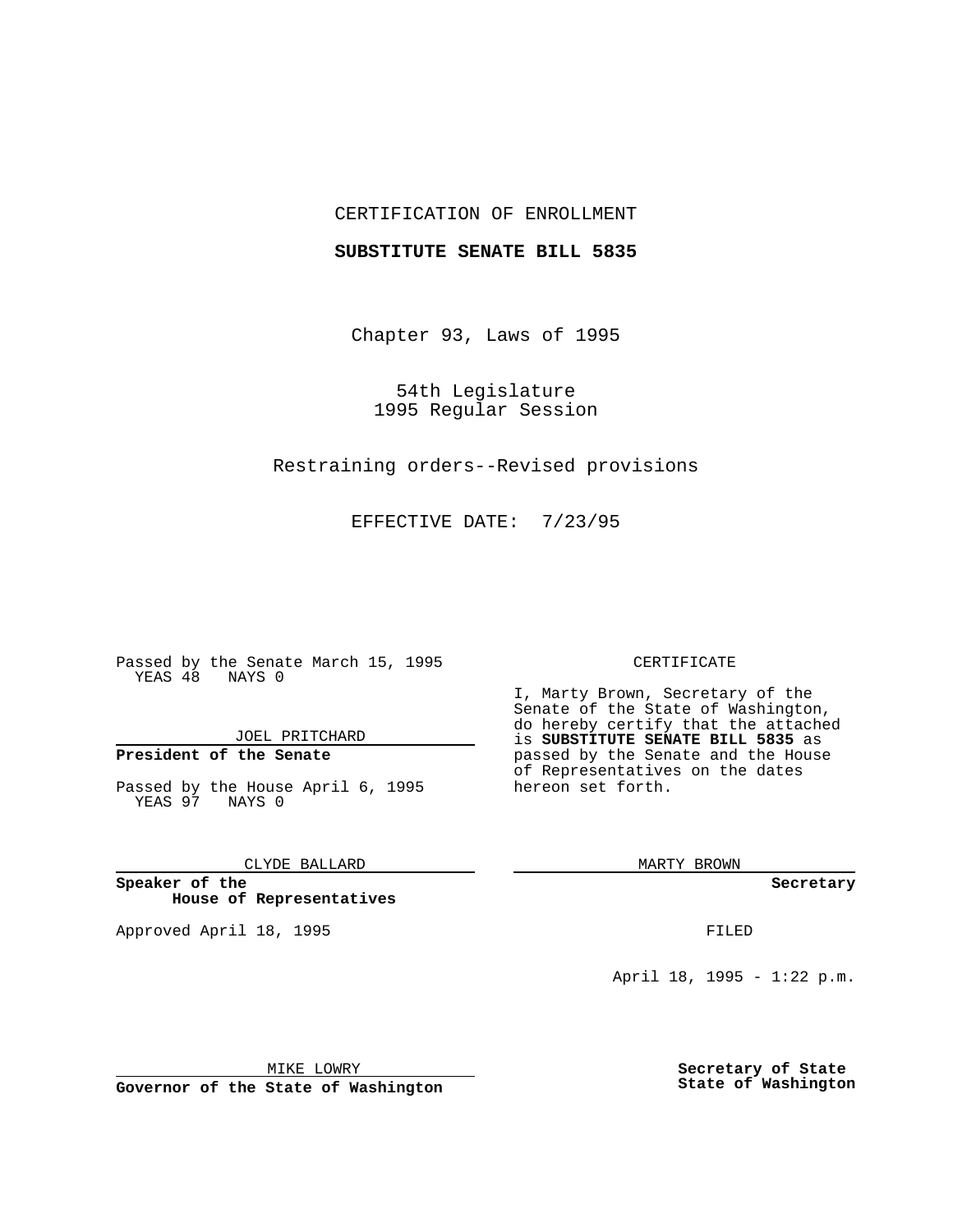# **SUBSTITUTE SENATE BILL 5835** \_\_\_\_\_\_\_\_\_\_\_\_\_\_\_\_\_\_\_\_\_\_\_\_\_\_\_\_\_\_\_\_\_\_\_\_\_\_\_\_\_\_\_\_\_\_\_

\_\_\_\_\_\_\_\_\_\_\_\_\_\_\_\_\_\_\_\_\_\_\_\_\_\_\_\_\_\_\_\_\_\_\_\_\_\_\_\_\_\_\_\_\_\_\_

Passed Legislature - 1995 Regular Session

#### **State of Washington 54th Legislature 1995 Regular Session**

**By** Senate Committee on Law & Justice (originally sponsored by Senators Johnson, Smith, Roach, McCaslin, Schow, Long and Winsley)

Read first time 02/23/95.

 AN ACT Relating to restraining orders; amending RCW 26.09.050 and 26.10.040; and reenacting and amending RCW 10.31.100.

BE IT ENACTED BY THE LEGISLATURE OF THE STATE OF WASHINGTON:

 **Sec. 1.** RCW 10.31.100 and 1993 c 209 s 1 and 1993 c 128 s 5 are each reenacted and amended to read as follows:

 A police officer having probable cause to believe that a person has committed or is committing a felony shall have the authority to arrest the person without a warrant. A police officer may arrest a person without a warrant for committing a misdemeanor or gross misdemeanor only when the offense is committed in the presence of the officer, except as provided in subsections (1) through (10) of this section.

 (1) Any police officer having probable cause to believe that a person has committed or is committing a misdemeanor or gross misdemeanor, involving physical harm or threats of harm to any person or property or the unlawful taking of property or involving the use or possession of cannabis, or involving the acquisition, possession, or consumption of alcohol by a person under the age of twenty-one years under RCW 66.44.270 shall have the authority to arrest the person.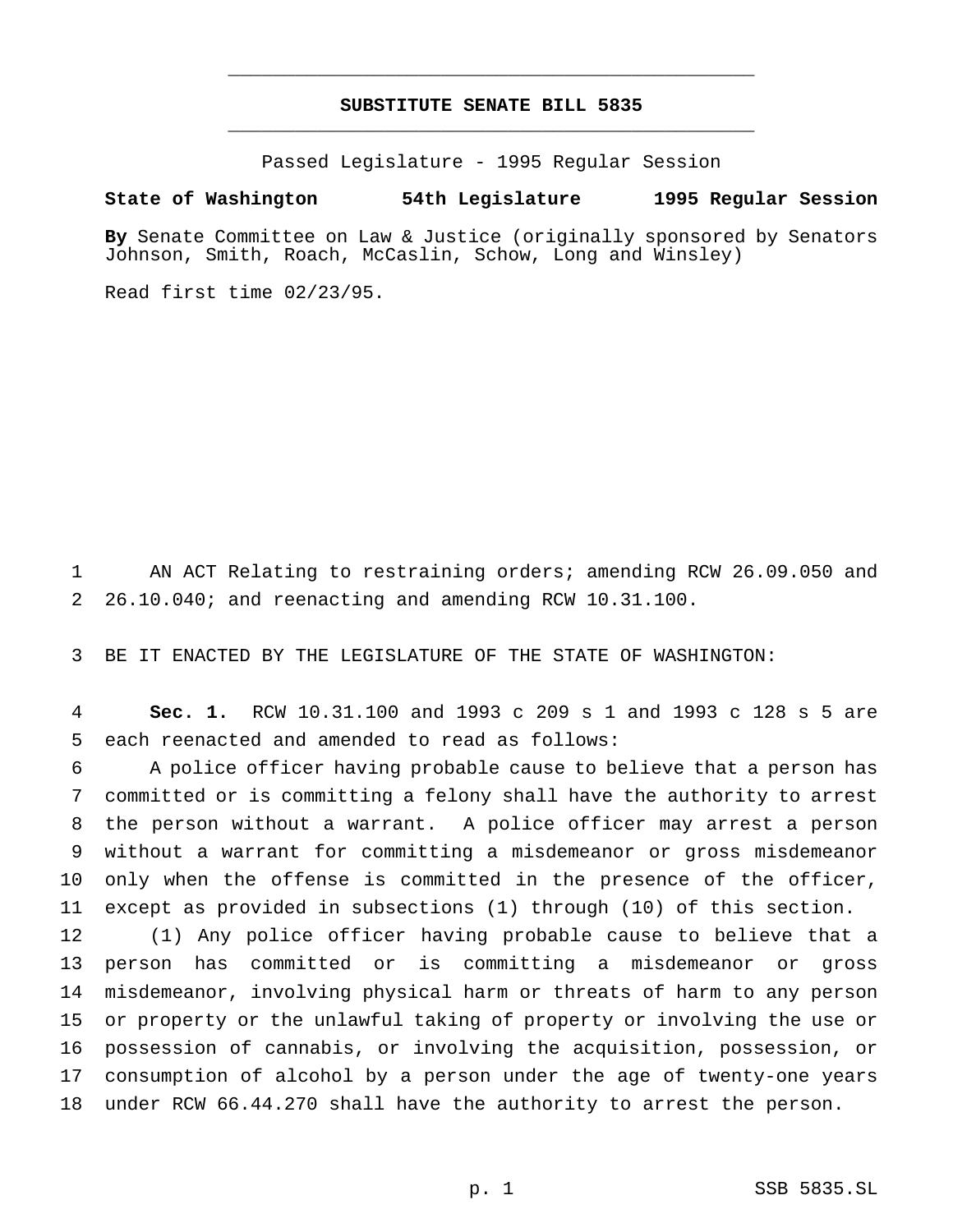(2) A police officer shall arrest and take into custody, pending release on bail, personal recognizance, or court order, a person without a warrant when the officer has probable cause to believe that: (a) An order has been issued of which the person has knowledge under RCW 10.99.040(2), 10.99.050, 26.09.050, 26.09.060, 26.10.040, 26.44.063, chapter 26.26 RCW, or chapter 26.50 RCW restraining the person and the person has violated the terms of the order restraining the person from acts or threats of violence or excluding the person from a residence or, in the case of an order issued under RCW 26.44.063, imposing any other restrictions or conditions upon the person; or

 (b) The person is eighteen years or older and within the preceding four hours has assaulted that person's spouse, former spouse, or a person eighteen years or older with whom the person resides or has formerly resided and the officer believes: (i) A felonious assault has occurred; (ii) an assault has occurred which has resulted in bodily injury to the victim, whether the injury is observable by the responding officer or not; or (iii) that any physical action has occurred which was intended to cause another person reasonably to fear imminent serious bodily injury or death. Bodily injury means physical pain, illness, or an impairment of physical condition. When the officer has probable cause to believe that spouses, former spouses, or other persons who reside together or formerly resided together have assaulted each other, the officer is not required to arrest both persons. The officer shall arrest the person whom the officer believes to be the primary physical aggressor. In making this determination, the officer shall make every reasonable effort to consider: (i) The intent to protect victims of domestic violence under RCW 10.99.010; (ii) the comparative extent of injuries inflicted or serious threats creating fear of physical injury; and (iii) the history of domestic violence between the persons involved.

 (3) Any police officer having probable cause to believe that a person has committed or is committing a violation of any of the following traffic laws shall have the authority to arrest the person: (a) RCW 46.52.010, relating to duty on striking an unattended car or other property;

 (b) RCW 46.52.020, relating to duty in case of injury to or death of a person or damage to an attended vehicle;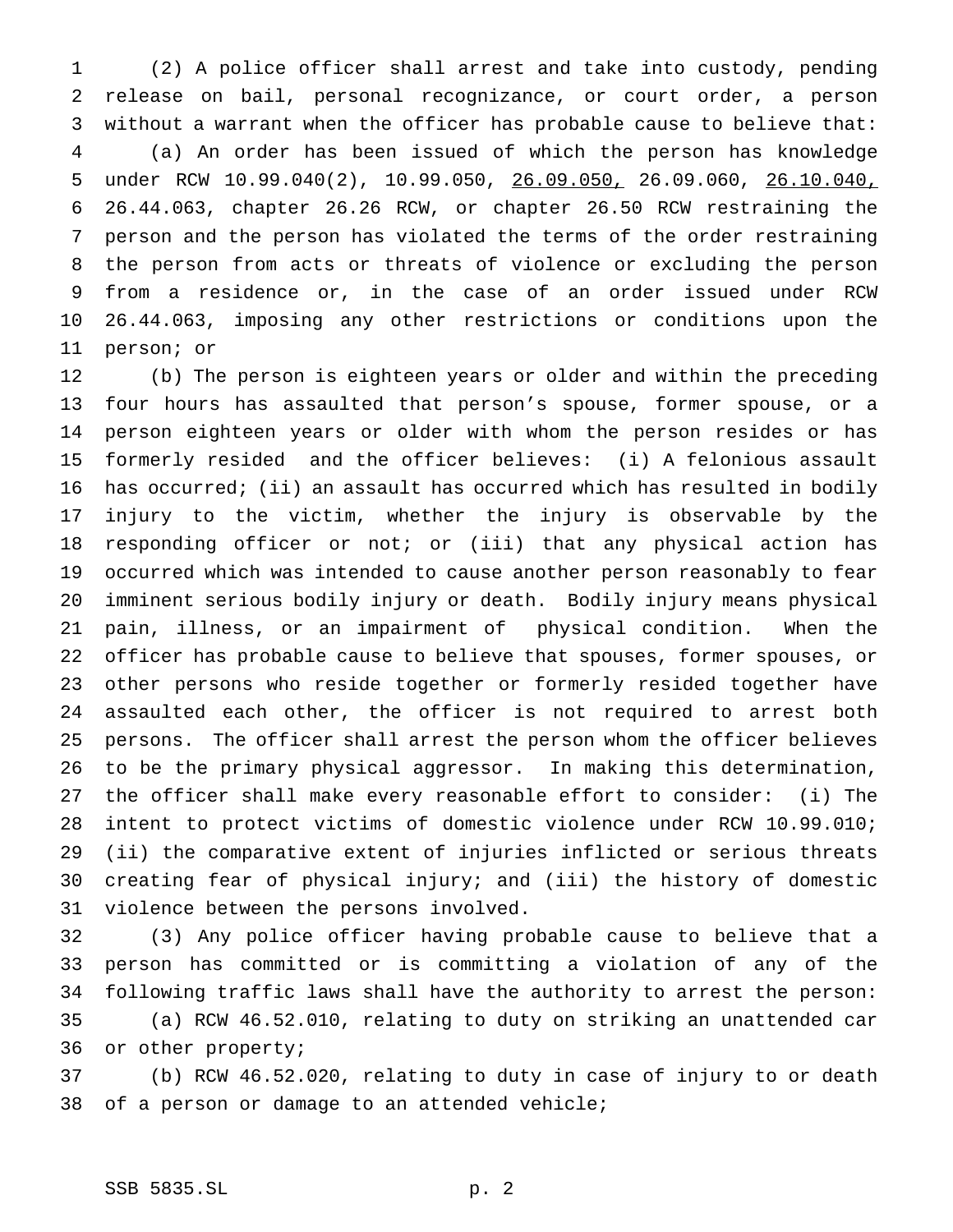(c) RCW 46.61.500 or 46.61.530, relating to reckless driving or racing of vehicles;

 (d) RCW 46.61.502 or 46.61.504, relating to persons under the influence of intoxicating liquor or drugs;

 (e) RCW 46.20.342, relating to driving a motor vehicle while operator's license is suspended or revoked;

 (f) RCW 46.61.525, relating to operating a motor vehicle in a negligent manner.

 (4) A law enforcement officer investigating at the scene of a motor vehicle accident may arrest the driver of a motor vehicle involved in the accident if the officer has probable cause to believe that the driver has committed in connection with the accident a violation of any traffic law or regulation.

 (5) Any police officer having probable cause to believe that a 15 person has committed or is committing a violation of RCW ((88.12.100)) 88.12.025 shall have the authority to arrest the person.

 (6) An officer may act upon the request of a law enforcement officer in whose presence a traffic infraction was committed, to stop, detain, arrest, or issue a notice of traffic infraction to the driver who is believed to have committed the infraction. The request by the witnessing officer shall give an officer the authority to take appropriate action under the laws of the state of Washington.

 (7) Any police officer having probable cause to believe that a person has committed or is committing any act of indecent exposure, as defined in RCW 9A.88.010, may arrest the person.

 (8) A police officer may arrest and take into custody, pending release on bail, personal recognizance, or court order, a person without a warrant when the officer has probable cause to believe that an order has been issued of which the person has knowledge under chapter 10.14 RCW and the person has violated the terms of that order. (9) Any police officer having probable cause to believe that a person has, within twenty-four hours of the alleged violation, committed a violation of RCW 9A.50.020 may arrest such person.

 (10) A police officer having probable cause to believe that a person illegally possesses or illegally has possessed a firearm or other dangerous weapon on private or public elementary or secondary school premises shall have the authority to arrest the person.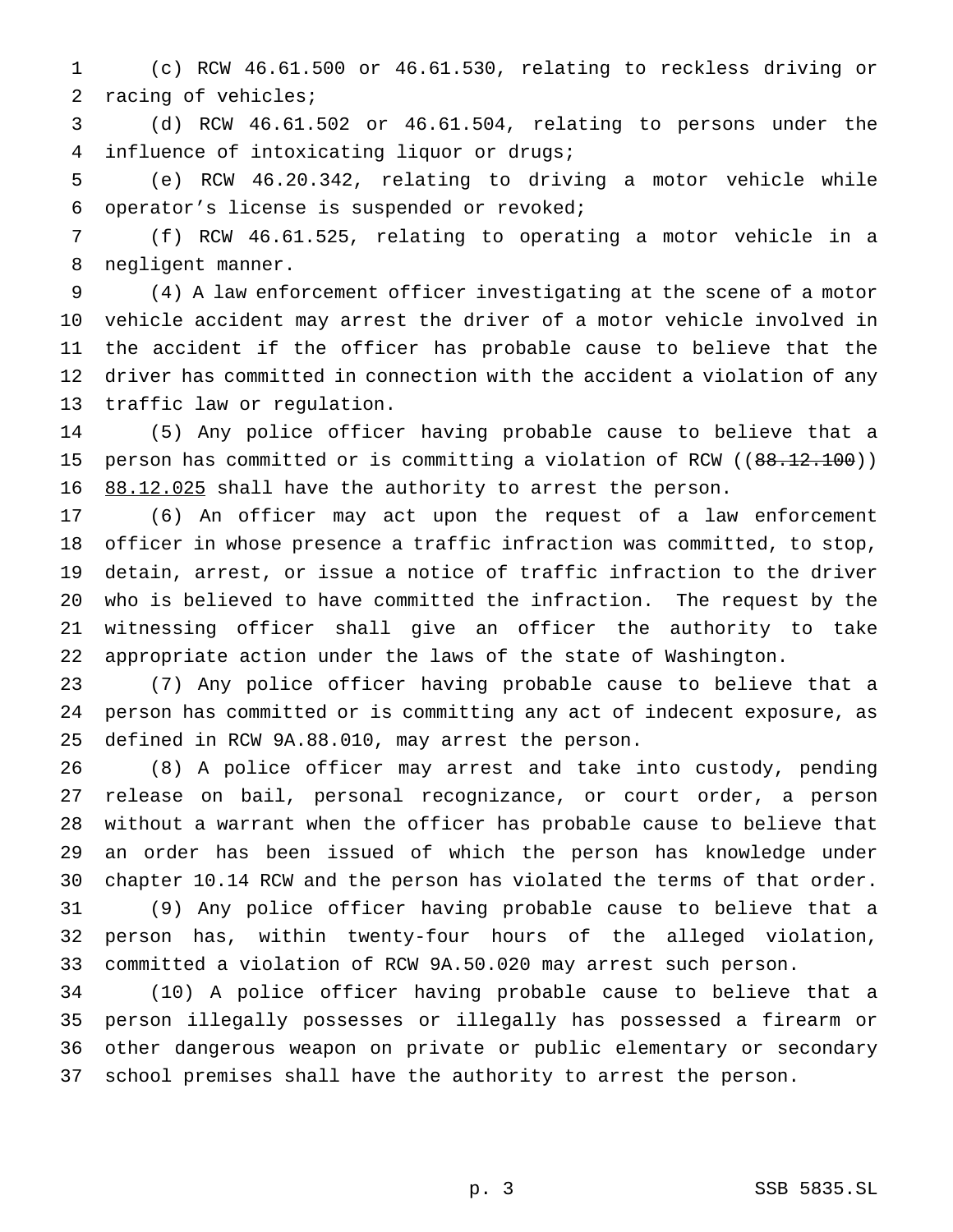For purposes of this subsection, the term "firearm" has the meaning defined in RCW 9.41.010 and the term "dangerous weapon" has the meaning defined in RCW 9.41.250 and 9.41.280(1) (c) through (e).

 (11) Except as specifically provided in subsections (2), (3), (4), and (6) of this section, nothing in this section extends or otherwise affects the powers of arrest prescribed in Title 46 RCW.

 (12) No police officer may be held criminally or civilly liable for making an arrest pursuant to RCW 10.31.100 (2) or (8) if the police officer acts in good faith and without malice.

 **Sec. 2.** RCW 26.09.050 and 1994 sp.s. c 7 s 451 are each amended to read as follows:

 (1) In entering a decree of dissolution of marriage, legal separation, or declaration of invalidity, the court shall determine the marital status of the parties, make provision for a parenting plan for any minor child of the marriage, make provision for the support of any child of the marriage entitled to support, consider or approve provision for the maintenance of either spouse, make provision for the disposition of property and liabilities of the parties, make provision for the allocation of the children as federal tax exemptions, make provision for any necessary continuing restraining orders including the provisions contained in RCW 9.41.800, make provision for the issuance within this action of the restraint provisions of a domestic violence 23 protection order under chapter 26.50 RCW or an antiharassment 24 protection order under chapter 10.14 RCW, and make provision for the change of name of any party.

 (2) Restraining orders issued under this section restraining the 27 person from molesting or disturbing another party or from going onto 28 the grounds of or entering the home, workplace, or school of the other 29 party or the day care or school of any child shall prominently bear on 30 the front page of the order the legend: VIOLATION OF THIS ORDER WITH ACTUAL NOTICE OF ITS TERMS IS A CRIMINAL OFFENSE UNDER CHAPTER 26.09 RCW AND WILL SUBJECT A VIOLATOR TO ARREST.

 (3) The court shall order that any restraining order bearing a criminal offense legend, any domestic violence protection order, or any antiharassment protection order granted under this section, in addition to the law enforcement information sheet or proof of service of the order, be forwarded by the clerk of the court on or before the next judicial day to the appropriate law enforcement agency specified in the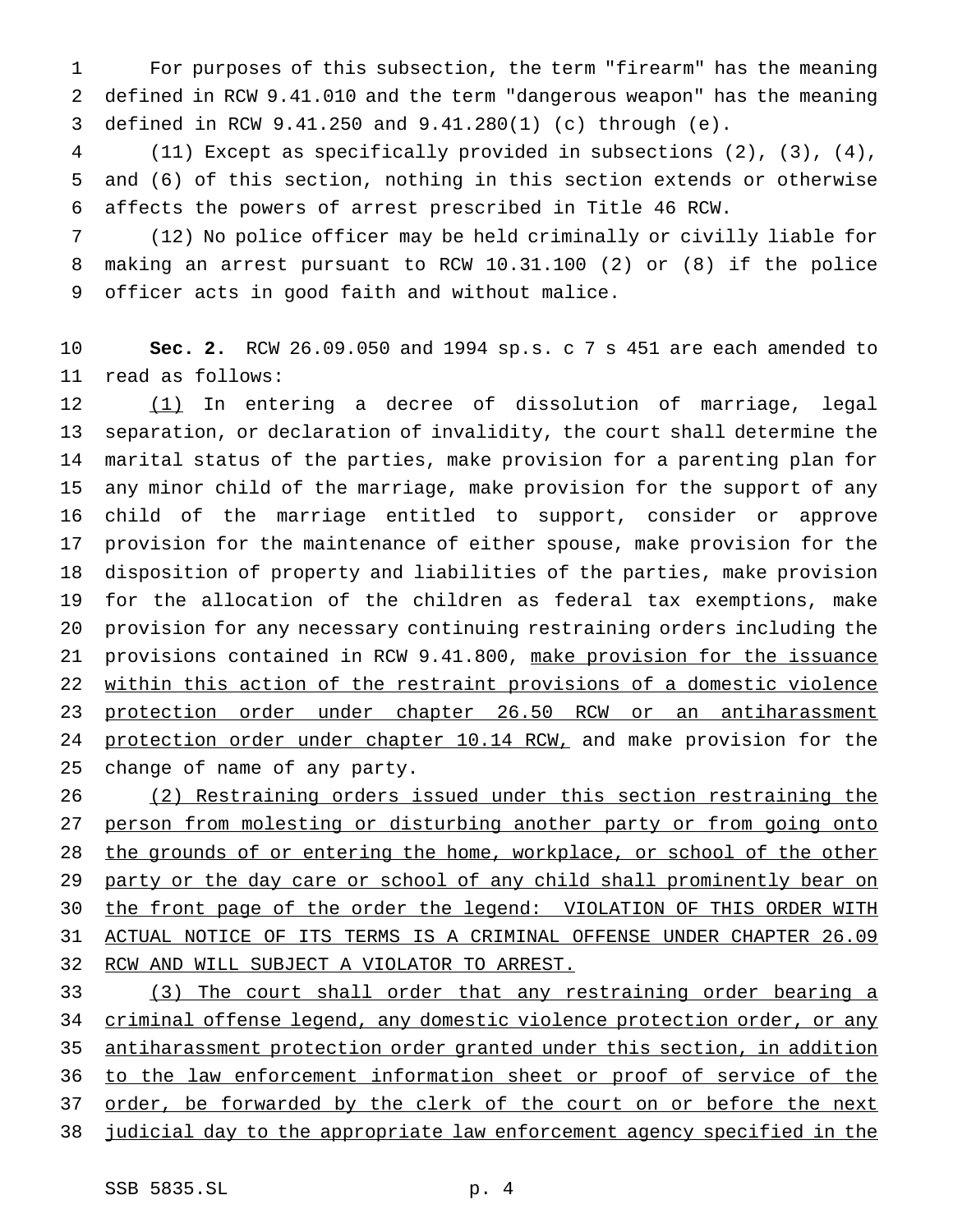1 order. Upon receipt of the order, the law enforcement agency shall forthwith enter the order into any computer-based criminal intelligence 3 information system available in this state used by law enforcement 4 agencies to list outstanding warrants. The order is fully enforceable in any county in the state. **Sec. 3.** RCW 26.10.040 and 1994 sp.s. c 7 s 453 are each amended to read as follows: In entering an order under this chapter, the court shall consider, approve, or make provision for: (1) Child custody, visitation, and the support of any child entitled to support; (2) The allocation of the children as a federal tax exemption; ((and)) (3) Any necessary continuing restraining orders, including the 15 provisions contained in RCW 9.41.800; (4) A domestic violence protection order under chapter 26.50 RCW or an antiharassment protection order under chapter 10.14 RCW. The court 18 may grant any of the relief provided in RCW 26.50.060 except relief pertaining to residential provisions for the children which provisions shall be provided for under this chapter, and any of the relief provided in RCW 10.14.080; (5) Restraining orders issued under this section restraining the person from molesting or disturbing another party or from going onto 24 the grounds of or entering the home, workplace, or school of the other 25 party or the day care or school of any child shall prominently bear on 26 the front page of the order the legend: VIOLATION OF THIS ORDER WITH ACTUAL NOTICE OF ITS TERMS IS A CRIMINAL OFFENSE UNDER CHAPTER 26.10 RCW AND WILL SUBJECT A VIOLATOR TO ARREST; (6) The court shall order that any restraining order bearing a criminal offense legend, any domestic violence protection order, or any antiharassment protection order granted under this section, in addition to the law enforcement information sheet or proof of service of the 33 order, be forwarded by the clerk of the court on or before the next judicial day to the appropriate law enforcement agency specified in the 35 order. Upon receipt of the order, the law enforcement agency shall forthwith enter the order into any computer-based criminal intelligence information system available in this state used by law enforcement p. 5 SSB 5835.SL